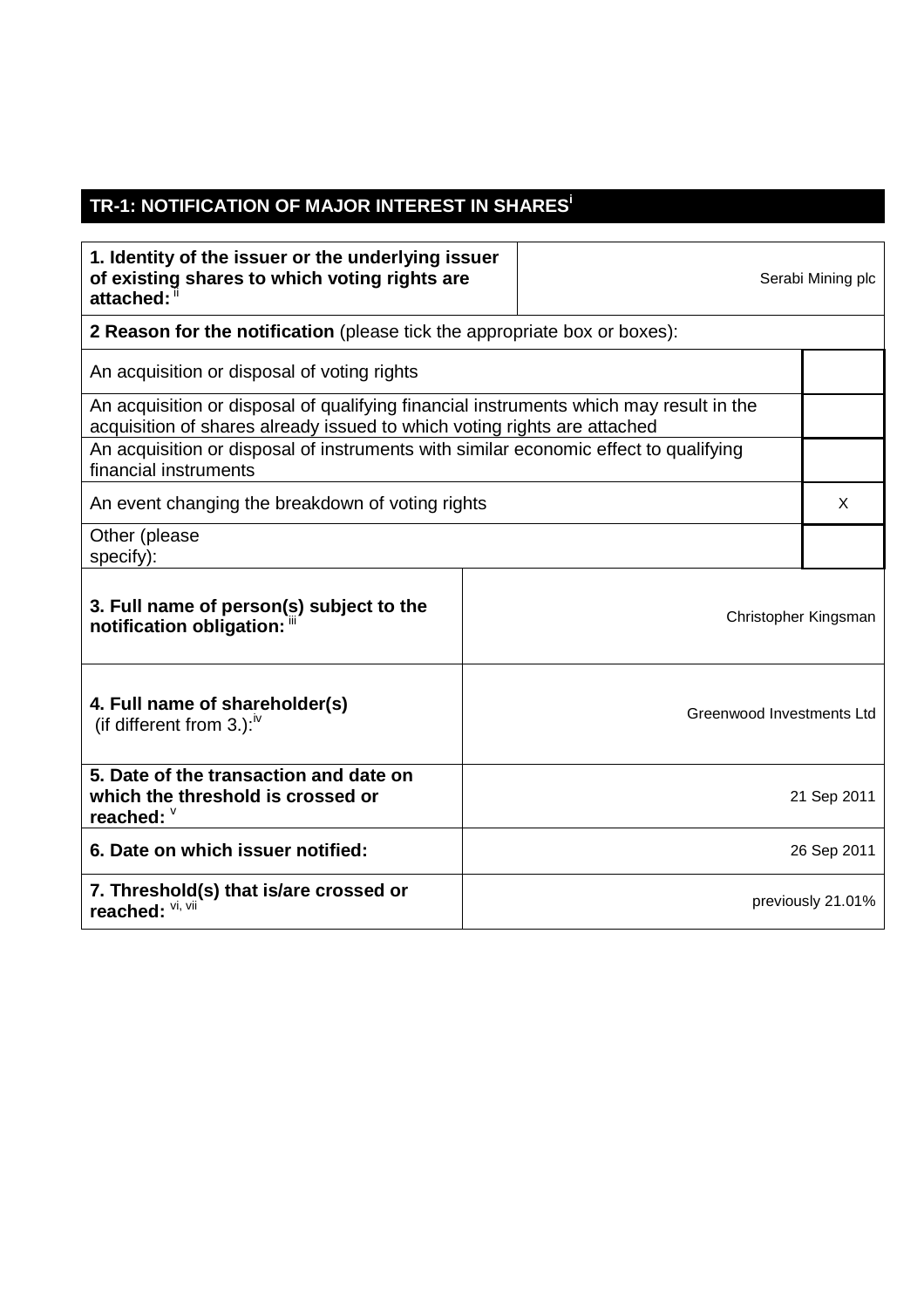| 8. Notified details:                         |                                                               |                            |                                                      |                      |                                    |               |                 |
|----------------------------------------------|---------------------------------------------------------------|----------------------------|------------------------------------------------------|----------------------|------------------------------------|---------------|-----------------|
| A: Voting rights attached to shares Vili, ix |                                                               |                            |                                                      |                      |                                    |               |                 |
| Class/type of<br>shares                      | <b>Situation previous</b><br>to the triggering<br>transaction |                            | Resulting situation after the triggering transaction |                      |                                    |               |                 |
| if possible using<br>the ISIN CODE           | <b>Number</b><br><b>Number</b><br>οf<br>οf                    | <b>Number</b><br>of shares | Number of voting<br>rights                           |                      | $\frac{1}{2}$ of voting rights $x$ |               |                 |
|                                              | <b>Shares</b>                                                 | Voting<br><b>Rights</b>    | <b>Direct</b>                                        | Direct <sup>xi</sup> | Indirect <sup>xii</sup>            | <b>Direct</b> | <b>Indirect</b> |
| GB00B4T0YL77                                 | 11,565,000                                                    | 11.565.000                 |                                                      |                      | 11.590.000                         |               | 18.11%          |

| <b>B: Qualifying Financial Instruments</b>           |                            |                                    |                                                                                                           |                       |
|------------------------------------------------------|----------------------------|------------------------------------|-----------------------------------------------------------------------------------------------------------|-----------------------|
| Resulting situation after the triggering transaction |                            |                                    |                                                                                                           |                       |
| <b>Type of financial</b><br>instrument               | Expiration<br>date $x$ iii | Exercise/<br>Conversion Period Xiv | <b>Number of voting</b><br>rights that may be<br>acquired if the<br>instrument is<br>exercised/converted. | % of voting<br>rights |
| Convertible loan note                                | 31 Oct<br>2014             | exercisable                        | 2.000.000                                                                                                 | 3.13%                 |
| Warrants<br>(GB00B4KL4207)                           | 2 Dec 2012                 | exercisable                        | 500,000                                                                                                   | 0.78%                 |

**C: Financial Instruments with similar economic effect to Qualifying Financial Instruments**  xv, xvi

**Resulting situation after the triggering transaction** 

| <b>Type of financial</b><br>instrument | <b>Exercise</b><br>price | <b>Expiration</b><br>date <sup>xvii</sup> | Exercise/<br><b>Conversion</b><br>period <sup>xviii</sup> | <b>Number of voting rights</b><br>instrument refers to | % of voting rights $\frac{X}{X}$<br>XX |  |
|----------------------------------------|--------------------------|-------------------------------------------|-----------------------------------------------------------|--------------------------------------------------------|----------------------------------------|--|
|                                        |                          |                                           |                                                           |                                                        |                                        |  |
|                                        |                          |                                           |                                                           |                                                        |                                        |  |

| Total (A+B+C)                  |                             |
|--------------------------------|-----------------------------|
| <b>Number of voting rights</b> | Percentage of voting rights |
| 14,090,000                     | 22.02%                      |